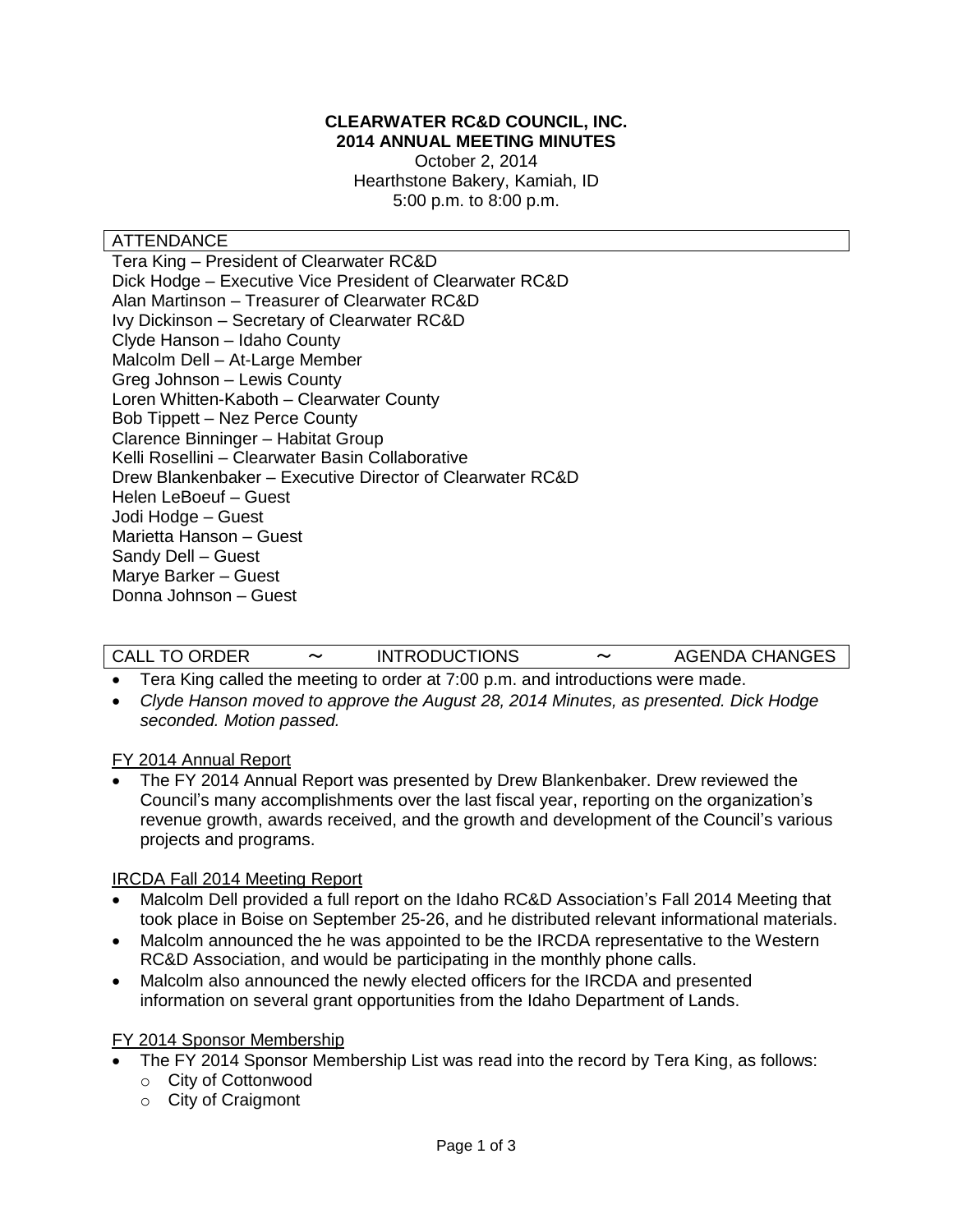- o City of Culdesac
- o City of Elk River
- o City of Grangeville
- o City of Kooskia
- o City of Lapwai
- o City of Lewiston
- o City of Moscow
- o City of Nezperce
- o City of Peck
- o City of Potlatch
- o Clearwater County
- o Latah County
- o Idaho County
- o Lewis County
- o Nez Perce County
- o Latah Soil & Water Conservation District
- o Idaho Soil & Water Conservation District
- o Clearwater Soil & Water Conservation District
- o Lewis Soil Conservation District
- o Nez Perce Soil & Water Conservation District
- o Clearwater Economic Development Association
- o Port of Lewiston
- o Clearwater County Economic Development Council
- o Ida-Lew Economic Development Council

## FY 2014 At-Large Membership

- The FY 2014 At-Large Members were read into the record by Tera King, as follows:
	- o Malcolm Dell
	- o Ken Roberts
	- o Lorie Higgins
	- o Dick Hodge
	- o Ivy Dickinson
	- o Tera King

## Operating Reserve Fund Policy

- Alan Martinson presented the final draft of the Operating Reserve Fund Policy, as prepared and recommended for approval by the Financial Review Committee. This Policy was reviewed and discussed at the August 28<sup>th</sup> Council meeting.
- *Clyde Hanson moved to approve and adopt the Operating Reserve Fund Policy, as presented. Dick Hodge seconded. Motion passed.*

## FY 2015 Budget Approval

- Alan Martinson presented the Treasurer's report and provided the Council with the final draft of the FY 2015 Budget. The projected total revenue for FY 2015 is \$113,634 and the total expenses for FY 2015 are projected to be \$113,595.20.
- The Council also reviewed the details of the revenue, expenses, and estimates for the sponsoring organizations' contributions and the Council's travel expenses.
- Bob Tippett inquired about the balance of \$75,000 as shown on the Summary page, and Alan informed the Council that this amount is used for reimbursement-based cash flow and constitutes the organization's undesignated operating funds.